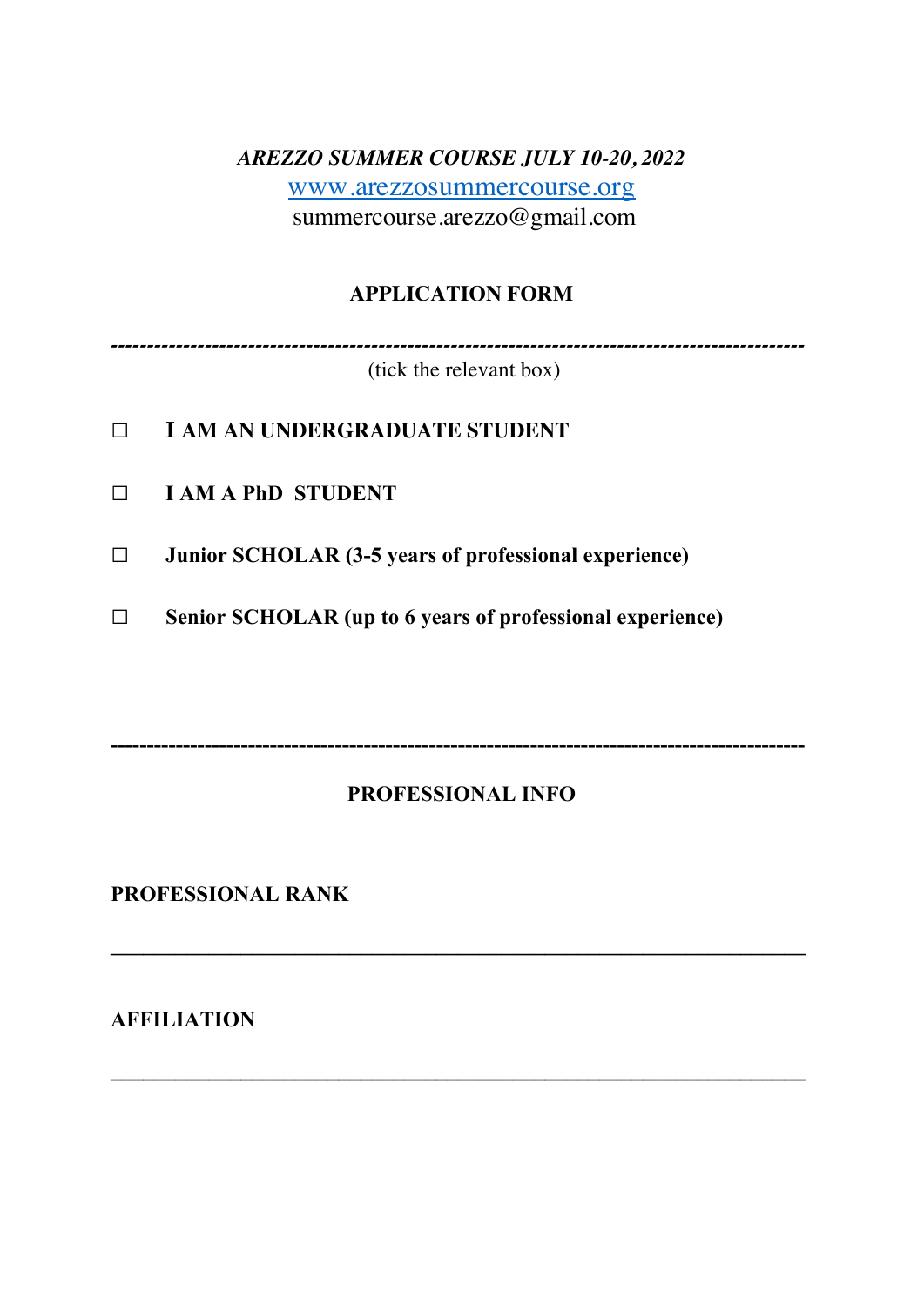## **SPECIALIZATION**

## PERSONAL DATA

| <b>Christian</b>           |
|----------------------------|
|                            |
| <b>Middle</b>              |
|                            |
|                            |
|                            |
|                            |
|                            |
|                            |
|                            |
|                            |
|                            |
|                            |
| <b>Passport/IdDocument</b> |
| $\mathbf{no.}$             |
|                            |
|                            |
|                            |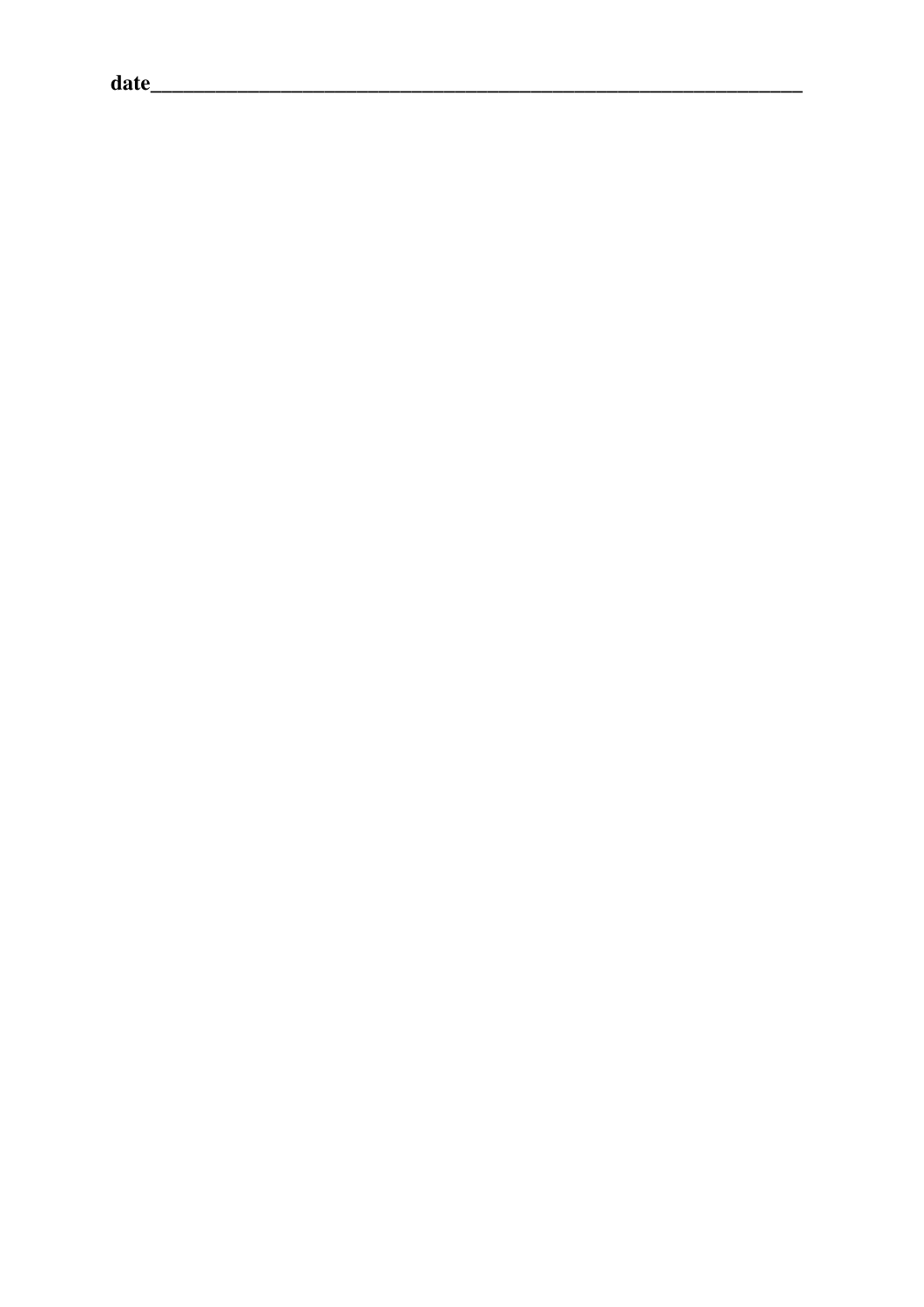## **CORE ACADEMIC COURSE**

• 10 days (10-20 July, 2022 program on website www.artintuscany.it) inclusive of travel to Rome, Bologna and materials and printmaking workshop at the Stamperia il Bisonte:  $\in$  800

\_\_\_\_\_\_\_\_\_\_\_\_\_\_\_\_\_\_\_\_\_\_\_\_\_\_\_\_\_\_\_\_\_\_\_\_\_\_\_\_\_\_\_\_\_\_\_\_\_\_\_\_\_\_\_\_\_\_\_\_\_\_\_\_

• Annual membership Art in Tuscany Centro Studi:  $\in 20$ 

TOT:  $\in$  820

SIGNATURE and DATE……………………………….

Please print and scan the completed form and email it to: summercourse.arezzo@gmail.com

## **PAYMENT INSTRUCTIONS**

Please note that payment is only accepted in Euros (payment in other currencies is not accepted by our bank)

To:

Associazione Culturale "Art in Tuscany Study Center" Via S. Niccolò 57 52100 Arezzo AR (IT) IBAN: IT90J0616067684510702465926 CRFirenze Spa - filiale di Arezzo, Via Roma 4, ABI 06160, CAB 14100, CIN H, BIC: CRFIT3FXXX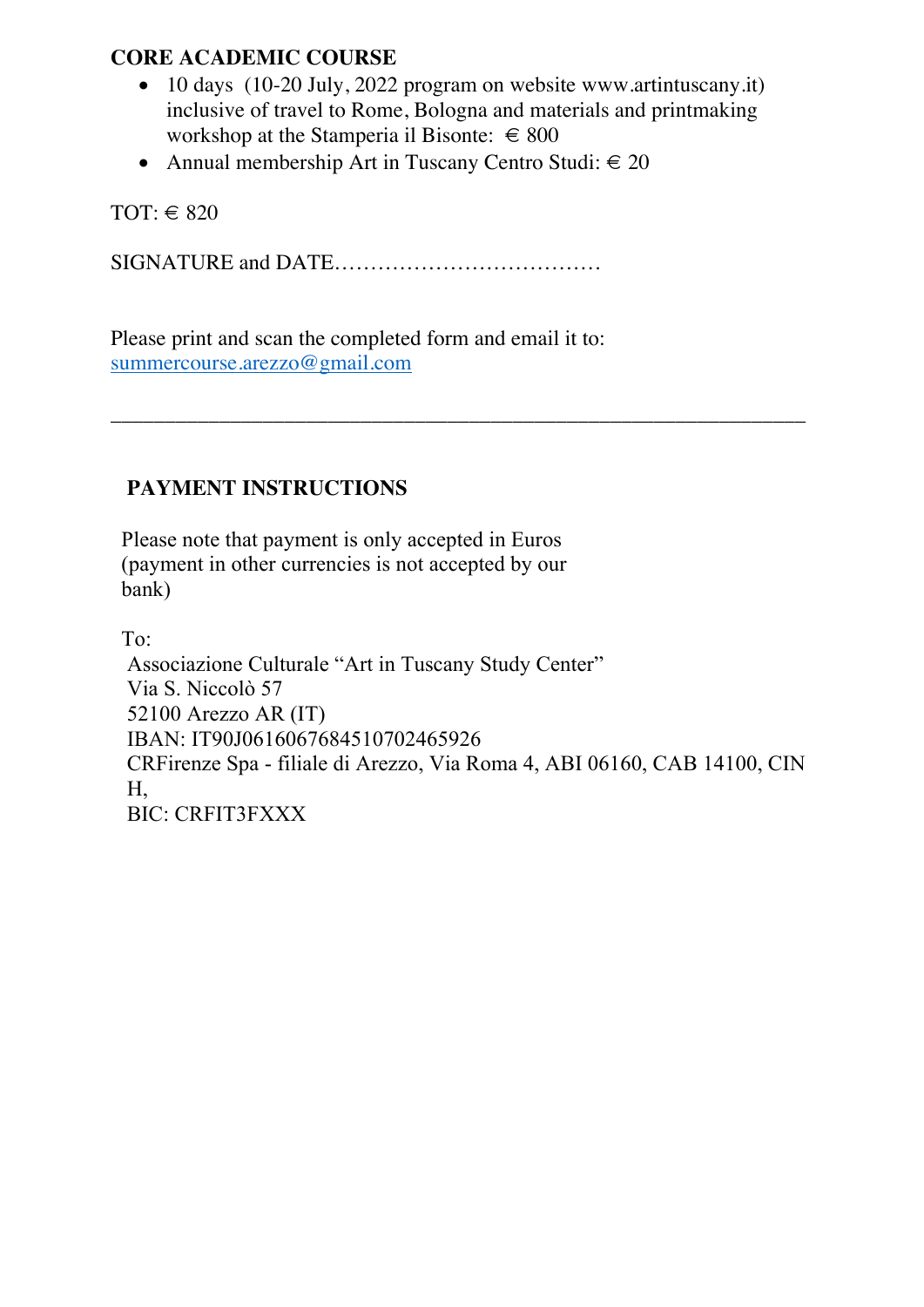#### **GRANTS PROGRAM:**

**Two (no. 2) grants : covering the course fee and housing. Application deadline: April 15th, 2022**

**Are you interested in applying for one of our grants? (only one answer is possible)**

| YES O                   |
|-------------------------|
| $NOT$ $\Box$            |
|                         |
|                         |
|                         |
|                         |
| Your Supervisor's tel.; |
|                         |
|                         |

N.B.

- Please print and complete the form and submit it to: summercourse.arezzo@gmail.com
- Applicants will then receive a short email regarding the decision of the Arezzo Summer Course Committee which, if accepted, will include further instructions to complete the inscription fee payment.
- In case of less of 6 candidates the course will be not activated and the payment fee returned at 85%